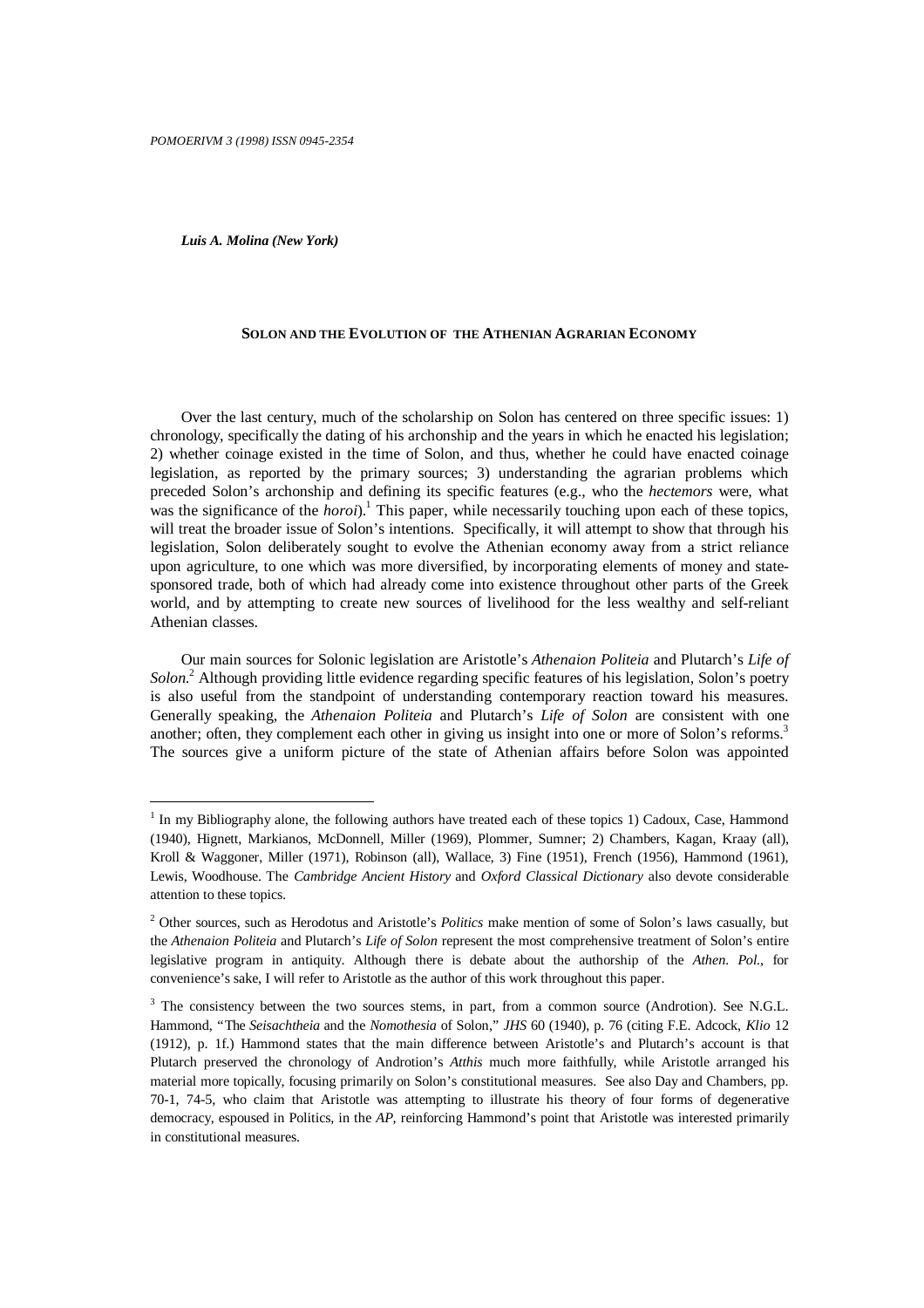archon.<sup>4</sup> There was a state of strife between what Aristotle calls the "notables" (oi  $\gamma\nu\omega\rho\mu\omega$ ) and "the masses" ( $\tau$ o  $\pi \lambda \eta \theta$ os). Plutarch implies that this strife had existed for some time, and states that the city had now reached the "brink of revolution."<sup>5</sup> The source of the strife was "inequalities between rich and poor."<sup>6</sup> Aristotle states that "all the land" had fallen into the hands of "a few."<sup>7</sup> Plutarch does not repeat this claim explicitly, but the extent to which the many had been eclipsed by (and fallen subject to) a small group is made clear when he states that "*all the common people* were weighed down with the debts they owed to *a few rich men*" [my italics]<sup>8</sup>. Thus, although Aristotle's use of the terms "notables" and "masses" to refer to the two groups may be interpreted as describing a political split (i.e., between democrats and oligarchs), Plutarch shows that the rift was one based primarily on economic considerations.<sup>9</sup> Indeed, Aristotle describes the specific state of obligation to the few in economic terms: the "poor" (oi  $\pi \epsilon \nu \eta \tau \epsilon$ ) were called alternatively  $\pi \epsilon \lambda \alpha \tau \alpha$  (clients) or  $\epsilon \kappa \tau \eta \mu$ opoi (sixth-parters), the latter referring to the fact that they worked the lands of the "rich" for a "rent" of a sixth part of their produce. If the poor failed to pay their rents, they and their families were liable to seizure ( $\alpha y \omega y \mu$ ol  $\epsilon y \nu y \nu \sigma y$  To). This seizure, as both authors make clear, amounted to a form of slavery.<sup>10</sup> Aristotle goes so far as to say that "all" loans at that time were made on the security of the person.<sup>11</sup> Solon's poetry adds one other detail regarding the crisis itself. He states that as one of his remedies, he lifted the boundary-stones (opoi) that had "enslaved" the earth. The meaning of these opoi is a source of considerable debate among scholars.<sup>12</sup> For purposes of this paper (and as will be

 $1^7$  2.2

l

8 13.2

 $11, 2, 2$ 

<sup>&</sup>lt;sup>4</sup> The following summary (except where noted) is drawn from Chapter 2 of the *Athenaion Politeia* and Chapter 13 of Plutarch. Throughout this summary and the rest of this paper, I will use the English translations of P.J. Rhodes and Ian Scott-Kilvert of the *Athen. Pol*. and *Life of Solon*, respectively. See Bibliography.

 $^{\text{\tiny{5}}}$  "τοτε δε της των πενητων προς τους πλουσιους ανωμαλιας ωσπερ ακμην λαβουσης πανταπασιν  $επισφαλως η πολις διεκειτο" (13.2). Aristotle, in Chapter 5.2, also characterizes the strife as lengthy, saying$ that "they held out against one another for a long time."

 $^6$  "της των πενητων προς τους πλουσιους ανωμαλιας," Plutarch 13.2.

<sup>&</sup>lt;sup>9</sup> In 2.2, after calling the strife one between "notables" and "the masses" (2.1), Aristotle states that the constitution was "oligarchic in all other respects," suggesting that he did view the strife as having a political dimension. But immediately thereafter, he states that the "poor were enslaved to the rich" and goes on to outline the economic factors which contributed to the strife.

<sup>&</sup>lt;sup>10</sup> Plutarch states that upon being seized, some of the debtors were "enslaved" in Athens while others were sold abroad, and that many parents were forced to "sell" their children. Fragment 4 of Solon's poetry also describes how "many of the poor folk" had found themselves in foreign lands, "sold into slavery and bound in shameful bonds." The fact that one of Solon's first measures was to liberate the debt-slaves (*AP* 6.1) and that he claimed to recover those debt-slaves who had been sold abroad (Solon, F36) suggests that the enslavement of a large group of poor families in 7th century Athens was indeed a reality. Aristotle's characterization of the situation between notables and masses as "the poor" being "enslaved to the rich" (2.2, 2.3) thus appears to be more than a symbolic one. (NOTE: Throughout this paper, I will use the English translation of M.L. West for Solon's poetry. See Bibliography.)

 $12$  See Fine (1983), p. 193 for a summary of the arguments regarding opol. The arguments generally fall within two camps, revolving around the issue of the alienability of land.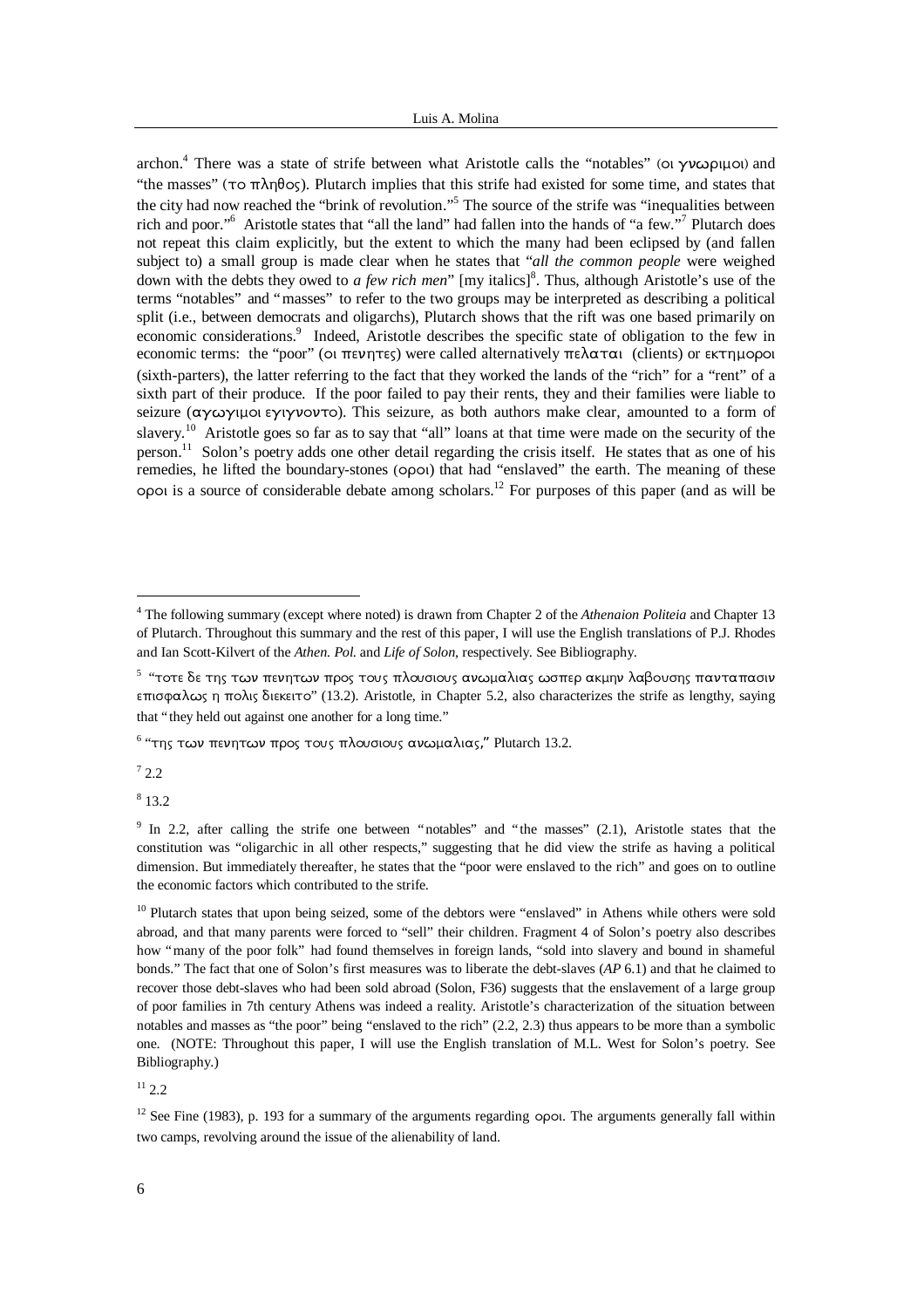argued further below), these opoi will be regarding as having marked lands previously owned by debt-slaves which had fallen into disuse upon their enslavement.<sup>13</sup>

Clearly, Solon faced a considerable economic crisis when he was appointed archon and mediator in 594.<sup>14</sup> As he was given almost absolute power in rectifying the state,<sup>15</sup> he easily could have taken the path of tyranny and personal gain, as he himself states.<sup>16</sup> Instead, Solon chose to deal with the economic problems that were plaguing Athens directly. The crisis would seem to have required revolutionary new solutions, as evidenced by the fact that it had brewed for some time, with no remedy, and had reached such a pitch as to bring the two opposed parties together for a common purpose.<sup>17</sup> The remainder of this paper will deal with the solutions that Solon implemented and which were not only revolutionary in their own right, but which started Athens on a road toward greater economic diversity and self-sufficiency.

Both sources are uniform in stating the Solon's first measures upon entering office were to: 1) cancel debts (both public and private<sup>18</sup>); 2) ban loans involving personal security. We may also infer that Solon 3) freed all debt-slaves: Aristotle says that Solon "liberated the people, both immediately and for the future."<sup>19</sup> The latter may refer to his prohibition of (future) loans on a person's security. The former, therefore, must allude to the emancipation of those who had already fallen into debtslavery. This receives confirmation from Solon's poetry, where he states directly that he freed debt-

 $13$  This argument presumes that land was inalienable (thus, debt-slaves borrowed on the security of their persons, not on property) and that it could not pass along to creditors in the form of security upon loan default. [See *CAH*, p. 377, which seems to take a neutral view in stating that the oroi of Solon's time marked an unspecified "encumbrance" on land.]

<sup>&</sup>lt;sup>14</sup> Both Aristotle and Plutarch say that he was chosen "αρχων" and "διαλλακτης."

<sup>&</sup>lt;sup>15</sup> Aristotle (5.2) states that the rich and poor "entrusted" ( $\epsilon \pi \epsilon \gamma \epsilon \psi \alpha \nu$ ) the state to him. In 16, Plutarch states that "no limit was set to his powers and every function of the state was committed to his charge." Although he is discussing Solon's powers in reforming the constitution (vs. his earlier economic reforms), given the passage in 14, where members of both parties are described as attempting to convince Solon of assuming a tyranny, this description of unlimited powers appears to apply to his first appointment, as economic reformer (see ns. 36 and 83 below) as well.

 $16$  See Fragments 32, 33, 34, in which he addresses those who fault him for not taking the "dictator's force" and for not seizing the "fortune" which God has offered him. Plutarch 14 also describes the degree to which tyranny was openly offered to him by both parties. As *CAH*, p. 382, states, one way in which Solon could have profited was to take advantage of the enslaved condition of the many by confiscating yet more property for himself and for the few, as the Bacchiads had recently in Corinth.

<sup>&</sup>lt;sup>17</sup> See n. 5 above. It has been asked why the rich, who had so much power, would agree to arbitration. I believe that they were overwhelmed in numbers and feared a large-scale revolution on the part of the *demos*. Another theory is that the productivity of the land had become so limited that they realized something must be done before the crisis affected them as well.

<sup>&</sup>lt;sup>18</sup> Aristotle appears to be specifying which kinds of debts were canceled, although it is clear that both authors are talking about "all" debts. In a period when the *polis* could not have had significant revenue or real assets to be involved in extensive financial transactions (with individuals or otherwise), it is difficult to imagine what these "public" debts might have been. Rhodes (comment.), p. 126, suggests obligations to temples or local religious organizations, but cautions that "here all must be speculative." In the end, given no confirmation by Plutarch, it may be best to regard this as an interpolation on the part of Aristotle. More research can be done on this topic.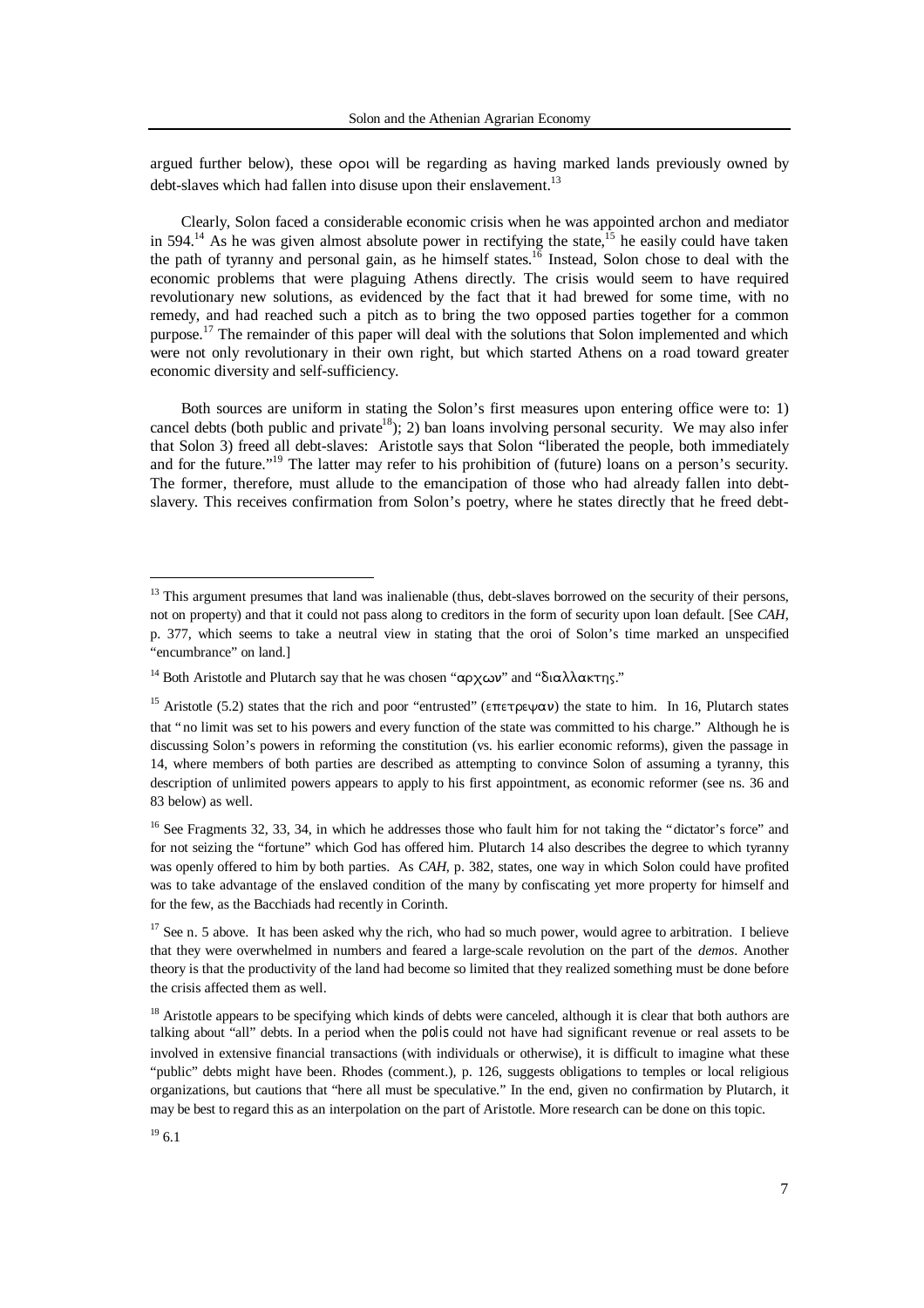slaves both at home and abroad.<sup>20</sup> Although Plutarch does not state explicitly that Solon freed prior debt-slaves, he does quote Solon's poetry in reporting that Solon, at least, claimed it.

What were Solon's intentions with this first set of reforms? The last two measures (ban on personal security and emancipation of debt-slaves) were surely motivated by humanitarian considerations. As the following fragments illustrate, Solon considered the enslavement of any Attic person amoral and a blight on the Athenian state:

*For if men injure their own people, they soon find their lovely city scarred and faction-torn. Among the populace these evils roam at large, and many of the poor folk find themselves in foreign lands, sold into slavery and bound in shameful bonds . . . And so the public ill comes home to every man . . .<sup>21</sup> I mark -- and sorrow fills my heart upon the sight - the eldest country of Ionia listing<sup>22</sup>*

In other fragments, Solon calls the plight of the debt-slaves "ugly"<sup>23</sup> and expresses a sympathy for them in stating that they have fallen subject to the rich "in innocence."<sup>24</sup> The other measure (cancellation of debts) merits deeper analysis. Surely, Solon knew that this measure was bound to upset creditors. He must have believed, therefore, that this measure would bring a benefit, economic or otherwise, that would override its unpopularity among an important segment of the population. We must conjecture what the immediate effects of this cancellation, in combination with the other two measures, were in order to determine what this benefit was. Returning to the descriptions of the agrarian problems which preceded Solon's appointment, Aristotle states that the poor people (oι πενητες) were called πελαται (clients) and εκτημοροι. As the *Cambridge Ancient History* argues, Aristotle used these labels not to refer to two separate groups, but to one. Their obligation was a rent ( $\mu$ io  $\sigma$ io siy) to the owners of the fields which they had a privilege to work. This group was distinct from the "borrowers," who did not owe a rent, but who owed instead the principle and interest of the loans they had taken out. The distinction between  $\pi \epsilon \lambda \alpha \tau \alpha / \epsilon \kappa \tau \eta \mu$  and borrowers is confirmed by Plutarch who, in 13.2, makes an explicit distinction between the *hectemors*, who owed a sixth-part of their produce to the rich, and the debtors, who borrowed on the security of their persons.<sup>25</sup> This argument is useful from the standpoint of envisioning the  $\pi \epsilon \lambda \alpha \tau \alpha$  and  $\epsilon \kappa \tau \eta \mu$  and as a single group; indeed, as P.J. Rhodes instructs, the term  $\pi \epsilon \lambda \alpha \tau \alpha$  was used to describe "one who is dependent on or works for another." It was equivalent in meaning to the later word  $\theta_{\eta\zeta}$ , which described a free man who labored for another, usually for a fixed wage. The word  $\epsilon$ KTIHOPOS was a

l

<sup>20</sup> Fragment 36

<sup>21</sup> Fragment 4

<sup>22</sup> Fragment 4a

<sup>&</sup>lt;sup>23</sup> Fragment 36

<sup>&</sup>lt;sup>24</sup> Fragment 9

<sup>25</sup> The whole argument, as stated, is from *CAH*, p. 378.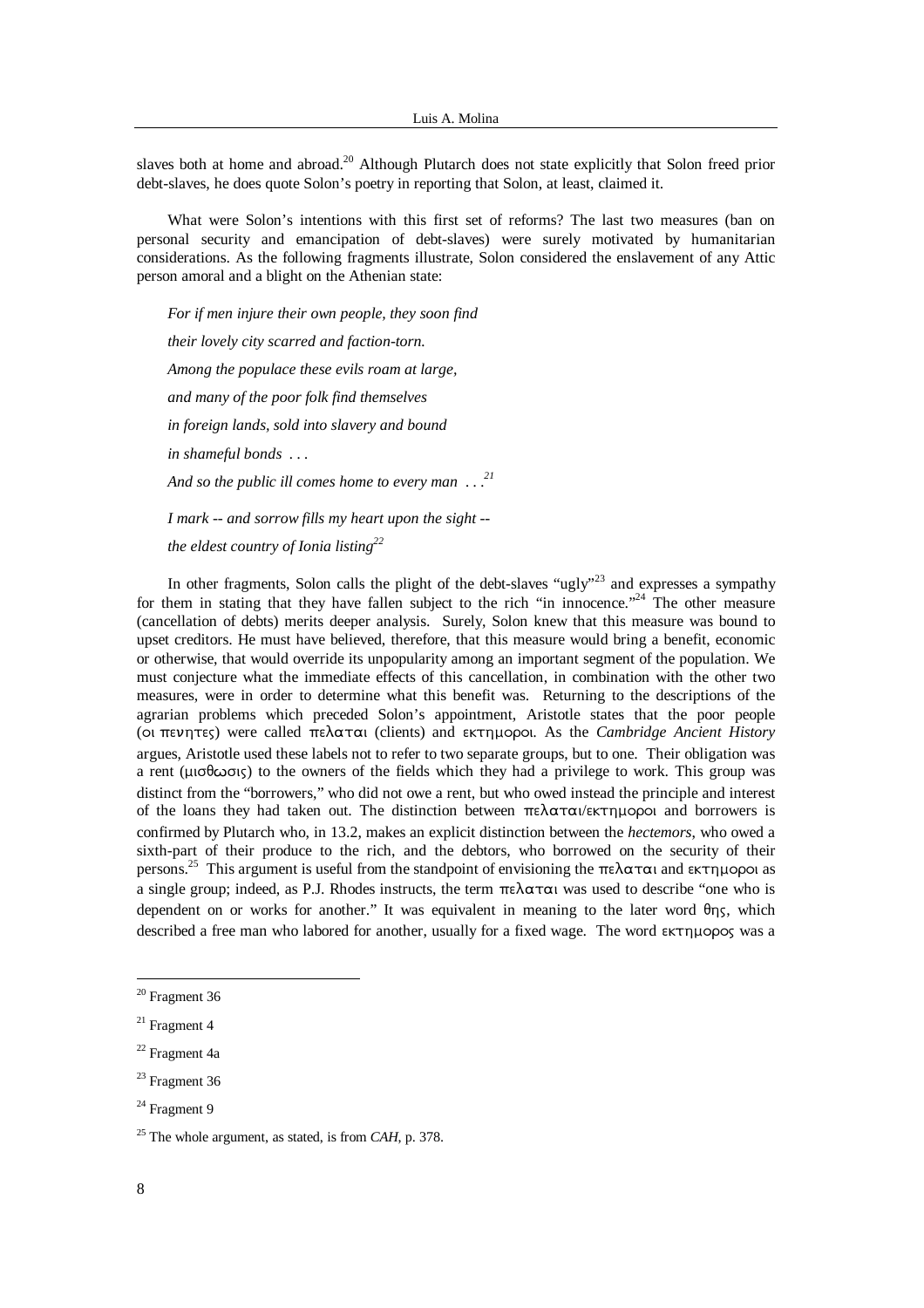more specific use of the word  $\pi \epsilon \lambda \alpha \tau \alpha$  in Attica.<sup>26</sup> It is clear that the  $\pi \epsilon \lambda \alpha \tau \alpha$ /εκτημοροι were not land-owners and that they derived their sustenance from five-sixths of the produce of the fields they worked for their patrons. The same should not be assumed for the borrowers. As we have seen, the borrowers were distinct from the  $\epsilon$ <sub>KT</sub> popol, but unlike for the latter, nowhere is it stated that borrowers did not or could not own property. Nonetheless, the *Cambridge Ancient History* has made too much of the distinction between the  $\epsilon \kappa \tau \eta \mu$  opol and the borrowers. Certainly Plutarch drew a distinction, but he also finds a commonality between them in stating that they were all indebted to the rich,<sup>27</sup> the  $\epsilon$  extribution in the form of a 17% obligation on their produce, the borrowers in the form of  $x$  $\alpha$  (any kind of debt). In addition, Aristotle states that the *hectemors* were also liable to seizure, if they did not pay their rents.<sup>28</sup> Clearly, the line between *hectemor* and propertied debtor was a blurred one and movement from the upper to lower categories is easily conceivable. The following chart depicts my conception of the different statuses of  $\delta \eta \mu$ os:<sup>29</sup>

| <b>Property Owner</b> |                       | <b>Hectemor</b> |                                                          |
|-----------------------|-----------------------|-----------------|----------------------------------------------------------|
|                       | Owns own property     |                 | No ownership of property                                 |
|                       | No legal indebtedness |                 | Rents plot from overlord for sixth-<br>part produce rent |

## Debtor

-

- Owns own property
- Indebted to second party at agreed upon principle and interest

## $\geq L$

Debt-Slave

- May have legal entitlement to property; currently in default
- Enslaved to previous creditor or landlord

<sup>&</sup>lt;sup>26</sup> Stemming from their obligation of a sixth-part of their produce. Rhodes (comment.), pp. 90-1.

 $27$  13.2: "απας μεν γαρ ο δημος ην υποχρεως των πλουσιων".

 $28$  2.2: "ει μη τας μισθωσεις αποδιδοιεν αγωγιμοι ... εγιγνοντο."

 $29$  This scheme differs from that proposed by Woodhouse's and accepted by others (e.g., Fine (1951), French (1956)) which treats the debtors and *hectemors* as one group (at different stages of obligation to overlords). I reject Woodhouse's view because it is based on an attempt to explain how land had passed into the hands of a few (see Lewis, p. 144). More recently, however, the *Cambridge Ancient History* (p. 380) has argued that this apportionment of land was derived from the settlement of Attica during the ninth and eighth centuries, when the "aristocracy" may have assumed control of large tracts of land and assigned lots to less "enterprising" families on a share-cropping basis. (More research is needed on this issue; does this fit the pattern of settlement in other parts of Greece?) Additionally, it may ignore the evidence of Plutarch, who treats the debtors and *hectemors* as two distinct groups (see above and n. 27). On the whole, Woodhouse bases his theory on too many unattested assumptions, and as Lewis (p. 147) points out, his reasoning is, at points, "superfine, and even selfcontradictory."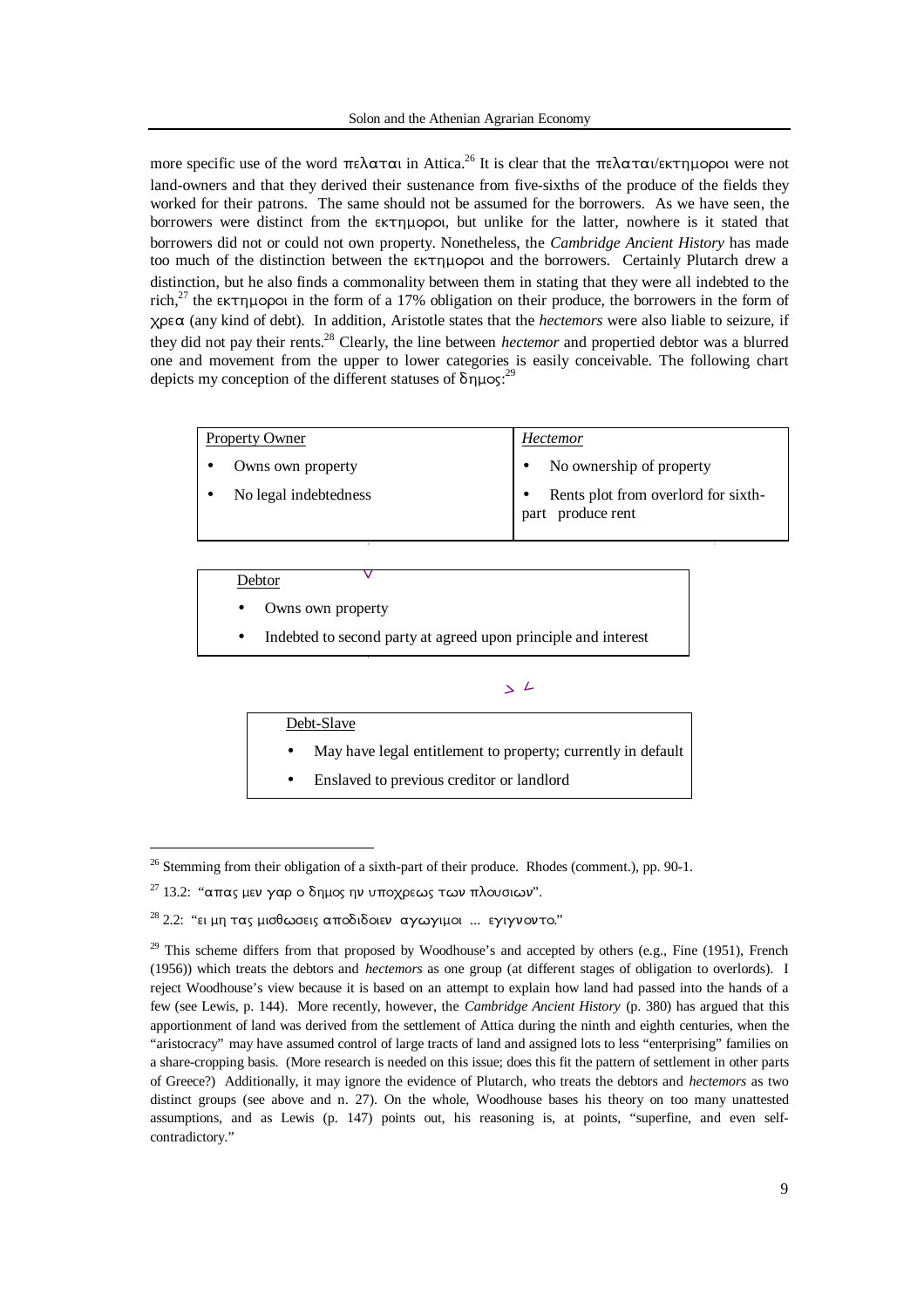Solon's cancellation of debts, therefore, would have had a different impact on each of three groups: 1) debt-slaves who were once full landholders; 2) debt-slaves who were once *hectemors*; 3) debtors who were still land-holders.<sup>30</sup> The effect of the cancellation of debts on groups 1) and 3) (previous landholders) is easy enough to envision: they perhaps benefited the most as they could return to their farms without further obligations, in-kind, on their persons, or otherwise. Group 2) (previous *hectemors*) is more difficult to reconcile. As all the sources indicate, Solon did not enact a re-distribution of land.<sup>31</sup> Since the *hectemors* previously had not owed land, there were three choices open to them: 1) return to their previous plots; 2) find alternative livelihood in Attica; 3) seek their fortunes elsewhere. The last of these options does not seem likely; *hectemors* coming out of slavery would not have had the means to migrate elsewhere; additionally, Solon had just made a pledge to bring back Attic kin who had been enslaved abroad; combined with the fact that the reconciliation was brought about, in part, by the will of the less privileged classes, it would have appeared that Attica was about to experience a population boom, and that conditions, particularly for more marginalized groups, were about to improve. The second option also appears unlikely, at least at this beginning stage of Solon's reforms. The *hectemors* clearly relied on their own agricultural skills for subsistence, $32$  and if they could have supported themselves via other means, they might have done so earlier or might have used these skills to generate additional income to meet rent payments. More important, Attica appears to have lacked a diversified economy which would support many kinds of livelihood beyond agriculture and the more rudimentary forms of trade and manufacture.<sup>33</sup> This leaves the first option as the most likely. As I have stated above (n. 30), it is unlikely that Solon included the one-sixth obligation of the *hectemors* in his cancellation of debt. Thus, upon returning to their plots, the *hectemors* would once again face the task of having to meeting rent payments. We must assume that these payments were in some manner fixed (a one-sixth obligation on a tenant's total produce would not have led to a condition of default; as long as a tenant produced any quantity of produce, he could meet a rent of one-sixth this amount). However, as evidenced by the fact that they could not generate this fixed amount to begin with (the reason for their servitude), it is unlikely that, without a large-scale program to improve the condition of the Attic soil or methods of cultivation, the *hectemors* would be able to produce this amount once again.<sup>34</sup> Although they were not subject to seizure if they could not meet their rent payments again, the situation for the *hectemors* could not have been sanguine upon returning to their former plots. They faced subsistent living conditions, land that had proven infertile, and few prospects for migrating or alternative forms of income. Solon, closer to the situation

l

<sup>&</sup>lt;sup>30</sup> The sources do not treat the debt of the *hectemors* differently from other kinds of debt, and do not say that their debt was excluded from the general cancellation of debt. Theoretically, this would leave us with a fourth group that was affected, current *hectemors*. However, the cancellation of debt for existing *hectemors* does not make logical sense. If Solon canceled their debts permanently, were they expected to have free use of the lands they were currently plotting? This would have upset landholders too much (in combination with the cancellation of other forms of debt) and so is not probable. If Solon made a one-time cancellation, since the cancellation was not permanent, their one-sixth obligations would have resumed immediately, which also makes little sense.

<sup>31</sup> *AP* 11.2, Plut. 16, Solon Fragments 5 and 34

 $32$  They did not own land, yet ploughed the fields of the rich. The rich would not have parceled out land in small chunks, so the hectemors' plots must have absorbed all their time.

<sup>33</sup> I will discuss this topic at length further below.

<sup>&</sup>lt;sup>34</sup> Most scholars agree that the agrarian crisis was precipitated by the decreasing fertility of the Attic soil. See particularly French (1956) and Woodhouse.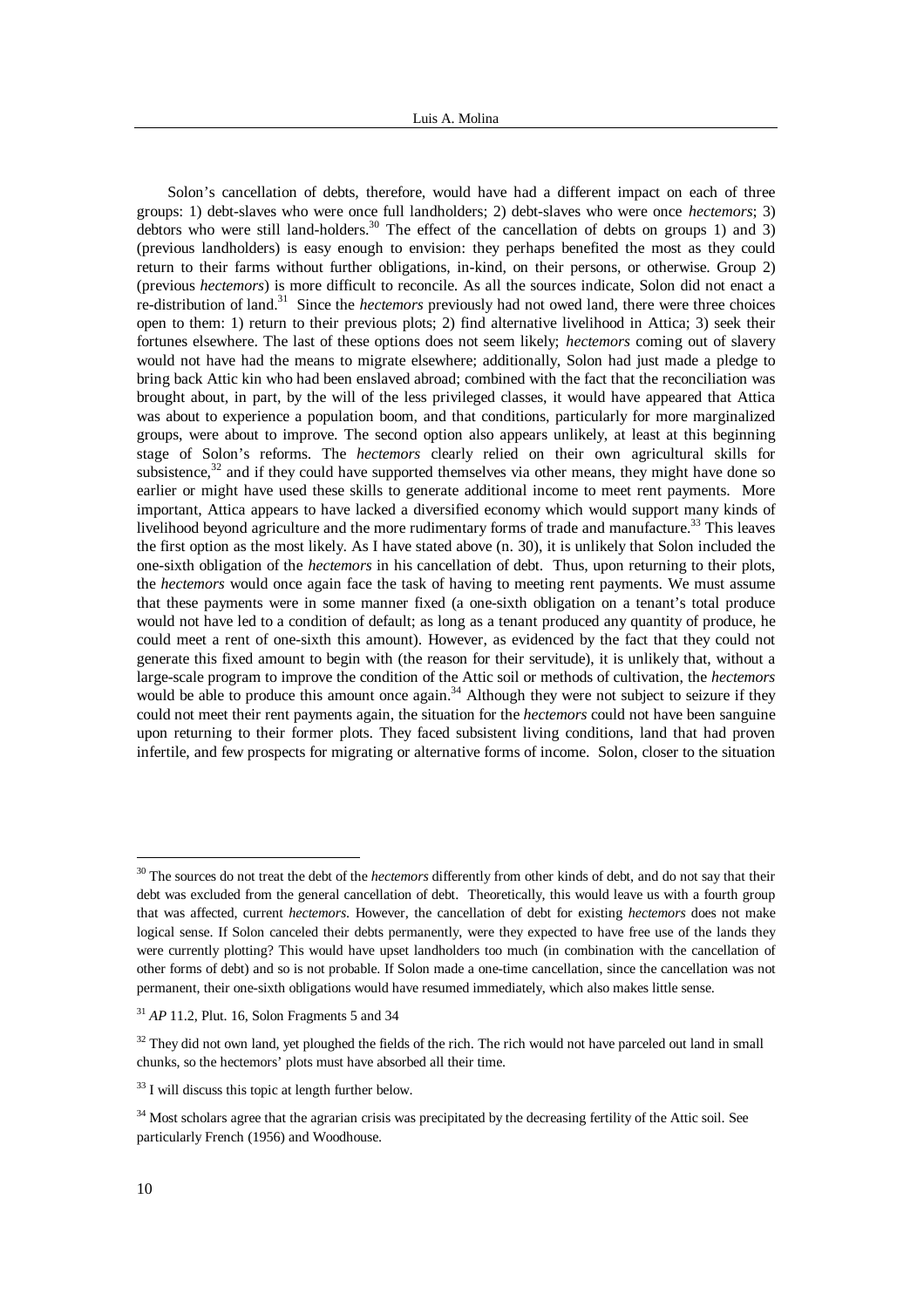than we are and one of the wisest men of his day, probably realized this and must have planned solutions for the still unsettled crisis.<sup>35</sup> These solutions are found in the rest of his legislative program.

In Chapter 10.1 of the *Athenaion Politeia*, Aristotle states that after his cancellation of debts, Solon made an increase in the system of measures and weights and in the currency. N.G.L. Hammond has argued convincingly that these reforms occurred in the latter half of the year of Solon's archonship (594/3), after his cancellation of debts. (His later reforms, primarily constitutional, but with some economic measures included, were enacted at a later date under another office. See n. 83.)<sup>36</sup> Taken together, the reforms of 594/3 have been interpreted as a package of measures designed to bring immediate relief to Athens' most severe economic woes.<sup>37</sup> As far back as antiquity, Androtion argued that Solon's increase in the value of measures, weights and coinage was designed to alleviate the interests payments of debtors, and that there was no cancellation of debts to begin with.<sup>38</sup> Analysis of the latter measures reveals that these were enacted with a broader purpose in mind, and that together with later legislation, represented a conscious effort<sup>39</sup> by Solon to introduce new elements into the Athenian economy in order to move it away from a strict reliance upon agriculture.

In recent years, Solon's legislation on coinage has received an extraordinary amount of attention as numismatists have made further advances in understanding the origins of coinages and identifying the years in which it made its first appearances in different parts of the Greek world. Both Aristotle and Plutarch assumed that coinage existed in and before the time of Solon.<sup>40</sup> Until the middle of this decade, most scholars agreed that coinage made its first appearance in the first half of the seventh century B.C. in Lydia, that from there it passed to the Greek cities of Asia Minor and thence to mainland Greece, where it made its first appearances in Aegina approximately 665 B.C., Corinth between 650 B.C. to 625 B.C. and Athens around 615 B.C., approximately twenty years before Solon's archonship.<sup>41</sup> In 1951, articles by Paul Jacobsthal and E.S.G. Robinson challenged this dating system, arguing that the earliest Lydian coins should be dated approximately 630 B.C. and that mainland Greek coinage could not, therefore, be dated earlier than 625 B.C.; the date for the appearance of Athenian coinage was brought down "below the nineties of the sixth century," after Solon's archonship.<sup>42</sup> Since that time, the date for the introduction of Athenian coinage has been even brought further down, to about 575 B.C.<sup>43</sup> Although there are still proponents of a dating system that

<sup>&</sup>lt;sup>35</sup> He probably recognized that a mere cancellation of debts was not a permanent solution to a crisis which had deep agrarian origins. Much of his poetry articulates his affection for "the long view": that "Time" is the ultimate judge of man's success or moral virtue, and that remedies take time to bear fruit. See, e.g., Fragments 4, 9, 13, 34 and 36.

<sup>36</sup> See article cited *passim*, but particularly p. 82 for both points.

<sup>37</sup> *Ibidem.*

<sup>38</sup> Plutarch 15.

<sup>&</sup>lt;sup>39</sup> I hesitate to use the term "comprehensive program" because, as we shall see, the later legislation may have occurred as much as 25 years after his archonship and so could not have represented a "program" *per se*. Nevertheless, different elements of his legislation do seem to work synergistically and from that standpoint may be considered a "program."

 $40$  This is obvious from the fact that they report the change in the value of coinage. Plutarch also mentions other laws which, in specifying the fines for breaking them, presumes the existence of coins: 21.1 (=Σωλονος Νομοι, F 32a), 23.1 ( $=\Sigma N$ , F 26, F30a).

<sup>&</sup>lt;sup>41</sup> This summary is derived mainly from Kagan, pp. 343-4, but I have had to supplement it with information from Seltman, *Greek Coins*, pp. 15-43.

 $42$  Kagan, pp. 344-5 supplemented by Robinson (1951), pp. 165-6.

<sup>43</sup> Kagan, p. 345.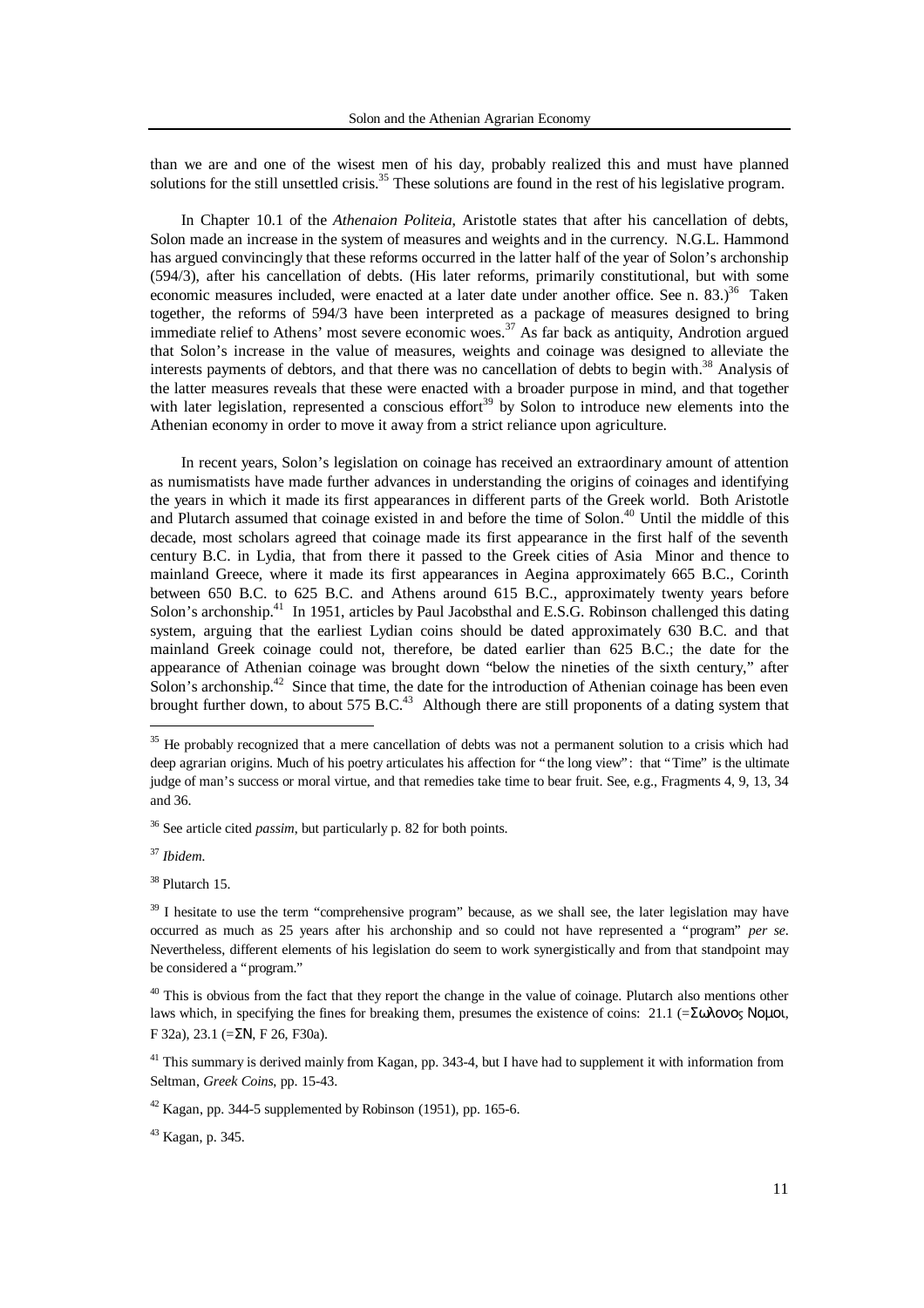would accept the tradition that Solon minted coins,<sup>44</sup> it appears that the latter system has been more broadly accepted; the most recent edition of *the Oxford Classical Dictionary* (1996) reflects this consensus in reporting an introductory date of ca. 600 B.C. for Lydian coins and stating that "even the earliest [Athenian] coins are almost certainly later than the time of Solon."<sup>45</sup> It is beyond the scope of this paper to examine in detail the evidence regarding Solonic coinage. Therefore, I will treat both possibilities, the "high" and "low" chronology, in analyzing the Solon's alleged reform of coinage.

If Solon did alter the coinage system, this may very well reflect a desire to alleviate interest payments by debtors as Androtion reports.<sup>46</sup> However, we would also have to assume that debts were not canceled (there would be no interest payments to alleviate). This seems extreme, given that two sources report that a cancellation did happen.<sup>47</sup> The clue to the intent of Solon's alleged coinage reform may lie in the other two reforms, those of weights and measures. The *AP* reports that "measures were made larger than those of Pheidon."<sup>48</sup> Pheidonian measures were measures of *capacity* which appear to have been in use in Athens and throughout the Peloponnese before the time of Solon.*<sup>49</sup>* According to Mortimer Chambers, these measures were significantly smaller than those commonly used in the fourth century and were later considered "miserly." A "complementary" increase in the system of weights was also enacted, with the weight-mina "filled up" from 70 weightdrachmae to  $100$ .<sup>51</sup> Scholars, observing that the ratio of Aeginetan to Attic (coin-)drachmae in the classical period was 70 to 100, have concluded that Solon's change in weights represented a shift from the "Aeginetan" to the "Euboeic" (or "Attic") standard.<sup>52</sup> As the Aeginetan weight standard, much like the Pheidonian standard for measures, had been used widely throughout the Peloponnese, the reform also represented a shift from the system which seems to have been used by most Greek mainlanders.

Why did Solon deliberately seek to move Athens from systems which were popular among most mainlanders? The Euboeic standard, which the Athenians now adopted, was the one used by Euboea,

<sup>46</sup> Plutarch 13. See above.

 $48$  10.2

l

<sup>49</sup> Kraay (1956), p. 66. Kraay reports that the Pheidonian standard was used in Athens before Solon's time, but it is unclear whether he is merely interpolating from what Aristotle says. Chambers (1974), p. 3, says that Aristotle himself may have been interpolating back from his own day. But he cites a passage from Herodotus (6.127.3) indicating that the Pheidonian standard had been in use throughout the Peloponnese.

 $50$  p. 4, citing a Delphic inscription equating 3,000 Pheidonian measures of grain to 1875 Delphic measures in 363 B.C., and a passage from Theophrastus in which a miserly man distributes food to his servants in Pheidonian measures.

<sup>51</sup> *AP* 10.2 Kraay (*ibidem*) uses the term "complementary." For an explanation of the apparent discrepancy between Plutarch and Aristotle (the former says the weight-mina were brought up from *73* weight-drachmae), see Kraay, *op.cit*., n. 1 on p. 66. The last sentence in *AP* 10.2 describing a change in the value of the talent refers to the weight of silver included in each drachma-coin struck, and so refers to the increase in the value of coinage. See Chambers, particularly pp. 7-8, and Rhodes (comment.), p. 167.

<sup>52</sup> See for example Kraay, *op.cit*., p. 66, Rhodes, *op.cit*., p. 166. The Euboeic standard continued in use into the Classical period.

<sup>44</sup> Most notably Kagan, although he cites L. Weidauer as also supporting the older system.

<sup>45</sup> See the entries "coinage, Greek" and "Solon."

<sup>&</sup>lt;sup>47</sup> In this case, Plutarch (explicitly) and Aristotle reject Androtion (a common source, see n. 3) and so may be regarded as independent. Of course, they may have also derived their information on the debt-cancellation from *another* common source. Importantly, there is no mention of debt cancellation in the existing fragments of Solon's poetry (see Rhodes (comment.), p. 128).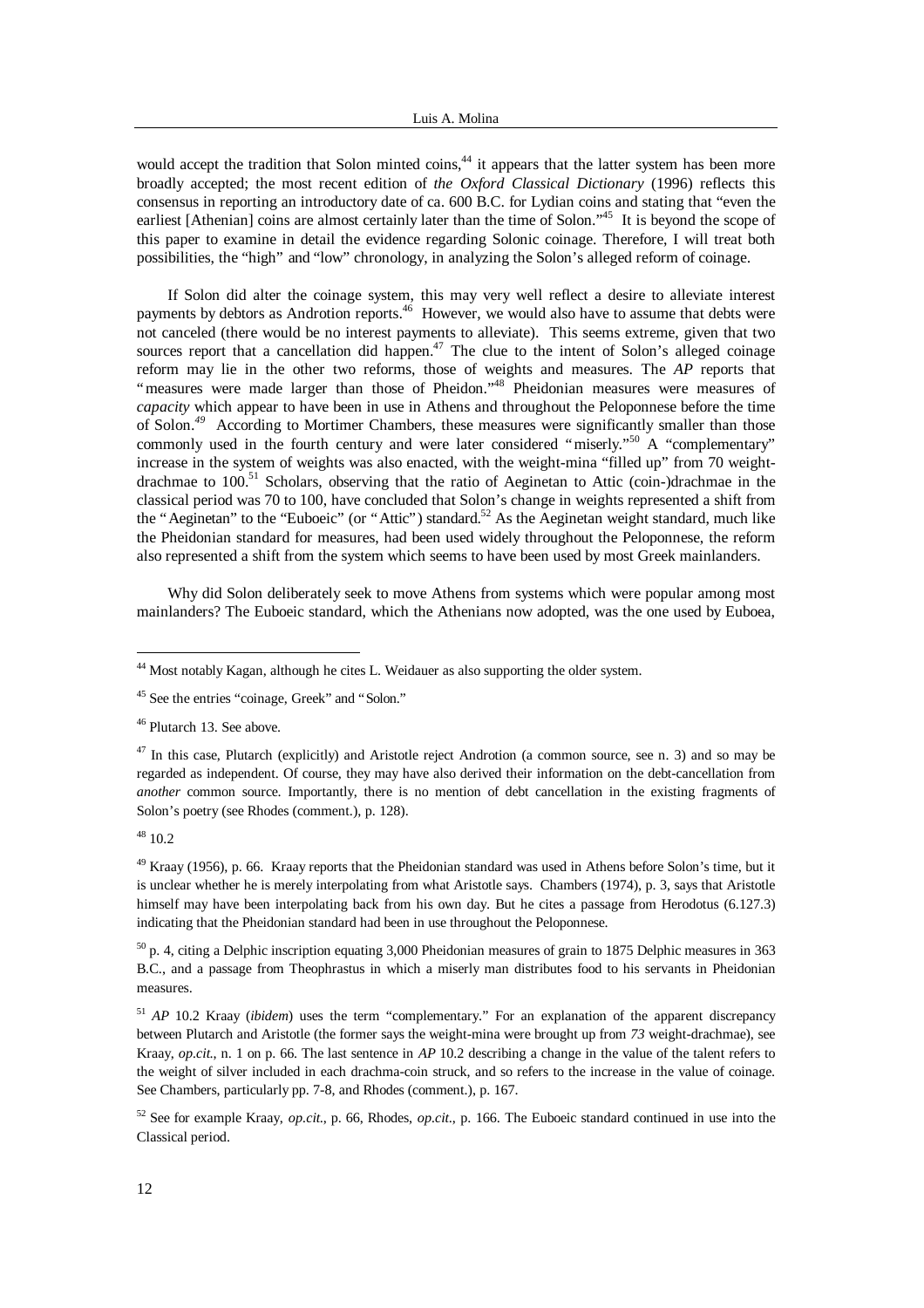Corinth, Cyrene and several Greek colonies in southern Italy at this time.<sup>53</sup> A common characteristic of these places seems to be their involvement in overseas trade. Corinth, for instance, had evolved into a leading mercantile center during the seventh century, developing a new style of pottery called "Black Figure" and producing what was considered the best pottery in Greece.<sup>54</sup> The manufacture itself of black-figure was performed on an individual basis, but the fact that they were used for overseas transportation of goods is attested by the discovery of large "transport amphorae" in places such as Sicily.<sup>55</sup> Corinth also developed a new kind of ship, the *strongyle*, built expressly for trade, and constructed the *diolkos* across their isthmus, presumably to facilitate trade.<sup>56</sup> Although Cyrene  $(638 \text{ B.C})^{57}$  and the cities of southern Italy (mid-eighth century onward)<sup>58</sup> most likely started as agrarian colonies,<sup>59</sup> it is reasonable to assume that, given their large resources of grain and relatively small native populations to feed, they quickly found profit in overseas trade.<sup>60</sup> Euboea was known for its wheat supply<sup>61</sup> in antiquity and their involvement in the overseas trade is attested by the presence of Euboean pottery fragments in Syria (Al Mina) in the late ninth century and a possible metal trade with the Etrurians of Italy a little later.<sup>62</sup> At this point in its history, Athens does not appear to have been significantly involved in trade; fragments of Attic black-figure ware do not appear in significant quantities outside of mainland Greece until the beginning of the sixth century;<sup>63</sup> it had not involved itself in the movement to establish agrarian colonies in the eighth and seventh centuries, let alone emporia;<sup>64</sup> and the agrarian crisis which preceded Solon suggests that it did not have a surplus of grain with which to establish a permanent export trade.<sup>65</sup> It seems obvious that Solon wanted to change to standards that would make it easier for Athens to participate in overseas trade. Given Athens' current, and perhaps traditional<sup>66</sup>, food shortage, Solon's specific and immediate goal may have been the importation of grain.<sup>67</sup> Indeed, the sudden increase in the distribution of Attic black-figure pottery in the Black Sea area and southern Italy in the years following Solon's archonship strongly indicates that

<sup>55</sup> Corinth is said to have produced the first transport amphorae in Greece. See Biers, pp. 120 and 143.

<sup>56</sup> Hahn, p. 32.

-

<sup>57</sup> Austin and Vidal-Naquet, p. 219.

<sup>58</sup> *Ibidem*, p. 61

 $60$  The Cyreneans were said to be wealthy based on their sale of the crop siphion, which had medicinal and agricultural applications. *Ibidem*, p. 230.

 $61$  See Garnsey, p. 112.

<sup>62</sup> Austin and Vidal-Naquet, p. 66.

 $63$  Bailey, particularly pp. 60-64. Hahn does mention Athens in his review of the growth of foreign trade among Archaic Greek cities (pp. 31-2) cities and expresses surprise that it was not involved (p. 36).

<sup>64</sup> See n. 59 above. Austin and Vidal-Naquet do not mention Athenian involvement in their survey of the colonization movement in pp. 61-68.

 $65$  See Garnsey, pp. 110-13 for Attica's grain shortage in the Archaic period, pp. 107-10 review the scholarship on Athenian trade in the Archaic period. Almost all scholars agree that it was non-existent before the time of Solon.

<sup>66</sup> See Garnsey pp. 111-12.

 $67$  This seems to be the "majority" view regarding when Athens began to import grain: Garnsey, pp. 107-10.

 $53$  Fine (1983), p. 200; Fritz and Kapp, p. 156; Austin and Vidal-Naquet, p. 214.

<sup>54</sup> Biers, pp. 138-9. See also B.L. Bailey for information on Corinth's importation of Attic ware, "monopoly of the carrying trade," and general involvement in mercantile activity in the seventh century.

<sup>59</sup> See *ibidem*, pp. 61-8 for the distinction between *apoikia* (primarily independent agrarian colonies) and *emporia* (trading centers).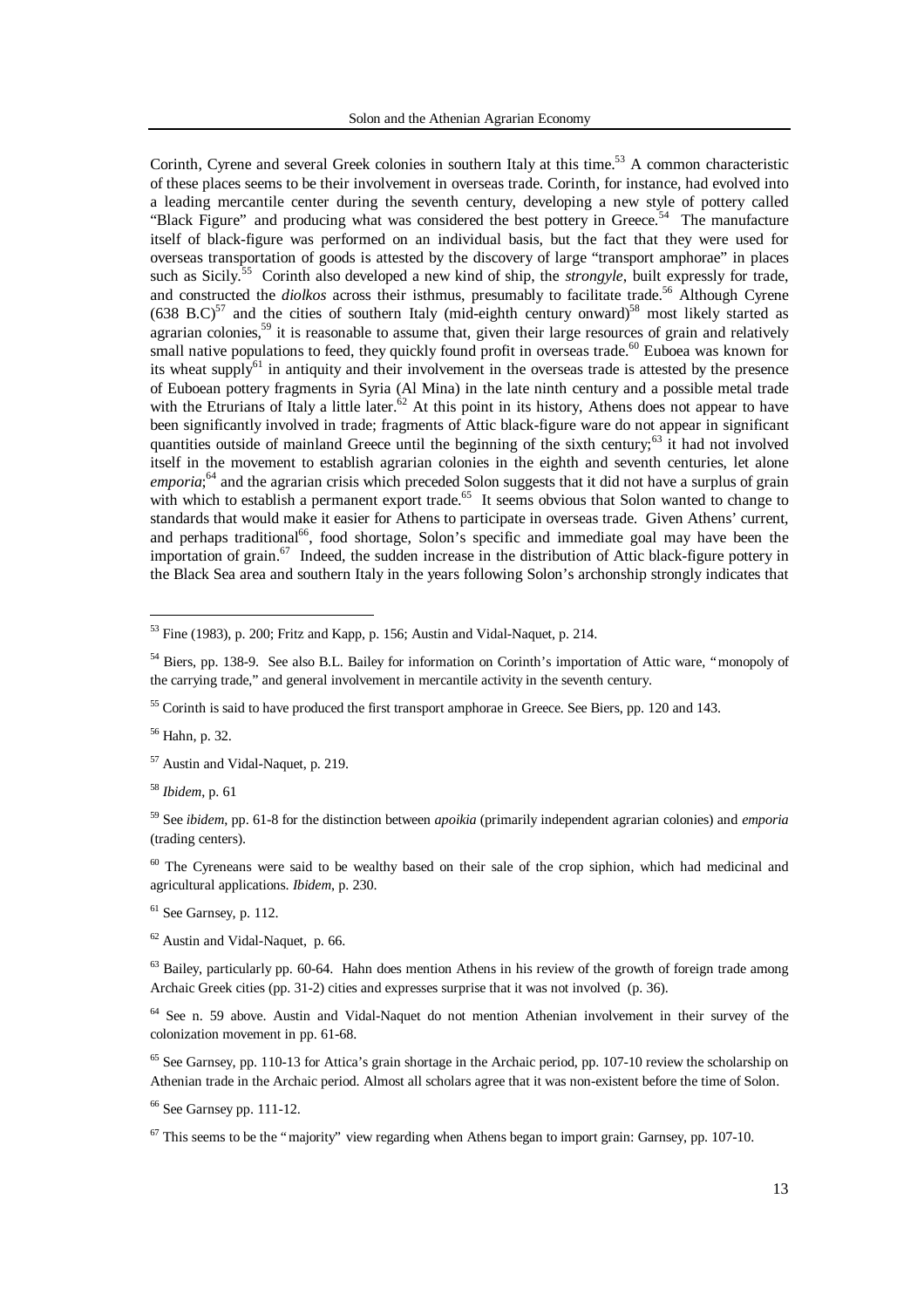Athens almost immediately began to import grain upon Solon's reforms.<sup>68</sup> Returning to the issue of Solon's alleged coinage reform, given that the reforms of the other two standards were designed to improve Athens' ability to trade overseas, in the absence of other evidence, it seems plausible that the change in coinage also represented a shift to a more convenient standard. The fact that the same terms and ratios were applied to weights and coins, that the changes in weights and coins occurred (presumably) concurrently, and that Aristotle (10.2) states that coins were struck on a weight-standard, all strongly suggest that the weight and coinage system was inter-related, not just in Attica, but elsewhere in Greece.<sup>69</sup> In this sense, Solon's coinage reform, if it did happen, also would have had as its goal the facilitation of trade with neighbors and overseas.<sup>70</sup>

If we assume a low chronology for the development of coinage, we must obviously drop the assumption that Solon reformed coinage. The low chronology, however, does not necessarily preclude that Solon promoted the use of *money* in Athens. As Plutarch reports in his early chapters, Solon was well-traveled in the early (as well as later) part of his life and may have ventured into commerce.<sup>71</sup> If the visit to Croesus, reported by Herodotus in I.30, represents a tradition that Solon once visited Lydia or Asia Minor, $72$  it is quite conceivable that Solon came into contact with coins before his legislation.<sup>73</sup> He may have seen its utility in making large-scale payments;<sup>74</sup> if at this stage Solon was already pondering his economic legislation,<sup>75</sup> he may have considered coinage a convenient method

 $70$  Taking the three reforms together, Kraay (1956), p. 66, states that they were designed to free Athens from dependence on the Peloponnesian economic system.

 $71$  Ch. 2 The descriptions of his meetings with famous foreigners may also reflect that Solon was extensivelytraveled, enough to know so many men. Some fragments of Solon's poetry seem to allude to travel and trade (e.g. 12, 13).

<sup>&</sup>lt;sup>68</sup> The "boom" in the appearance of Attic black-figure ware is dated between 600-580 B.C. Some of these items, therefore, may have appeared in the six years before Solon's archonship, but they are statistically more likely to have appeared there in the fourteen years after it. See Bailey, 62-65. Also Garnsey, pp. 107-13 for other suggestions that large-scale grain importation began around the time of Solon.

 $69$  "Rhodes (comment.) p. 166 reports that "although it is not reflected in the coinage, there was at least one increase in Athens' weight standards, applying to all units in the system, between the time of Solon and the time of *AP*," implying that the weight and coinage systems were interrelated. Also scholars deduced a change from the Aeginetan *weight* standard based on an observation regarding the ratio of Attic-to-Aeginetan *coin*-drachmae in the classical period. Chambers, p. 16, conjectures that the Athenians may have been using "some form of coinage, a non-Attic one," suggesting that they may have changed to a system that was more useful or widespread.

 $72$  Fine (1983), p. 198, states that although tradition assigns most of his travels to the period after his legislation, "it is probable that his early commercial activities took him at least to the Ionian coast." Most scholars reject that the meeting with Croesus took place; Croesus' reign did not begin before 561 B.C.; since Solon is presumed to have died in 560/59, and as Croesus is represented in Herodotus as being well established in power, the meeting is unlikely. See Wallace, p. 88. Nonetheless, this does not mean that Solon did not visit Lydia or Asia Minor.

<sup>&</sup>lt;sup>73</sup> The low chronology, placing the introduction of coins no later than ca. 600 B.C., would have given Solon at least six years of travel before his archonship to be exposed to coins. If a higher chronology is assumed, e.g., 630 B.C. for the introduction of coinage as Jacobsthal and Robinson originally postulated, it is possible that coinage had spread to other parts of Asia Minor so that even if Solon did not visit Lydia specifically, he could have been exposed to coinage in his mercantile activities elsewhere.

<sup>74</sup> *OCD*, pp. 356-7, reports that coinage was initially designed to "make a large number of uniform and high-value payments in an easily portable and durable form;" as the earliest denominations still represented large sums, it is unlikely that coinage was used for small transactions.

<sup>75</sup> See Hammond (1940), p. 82.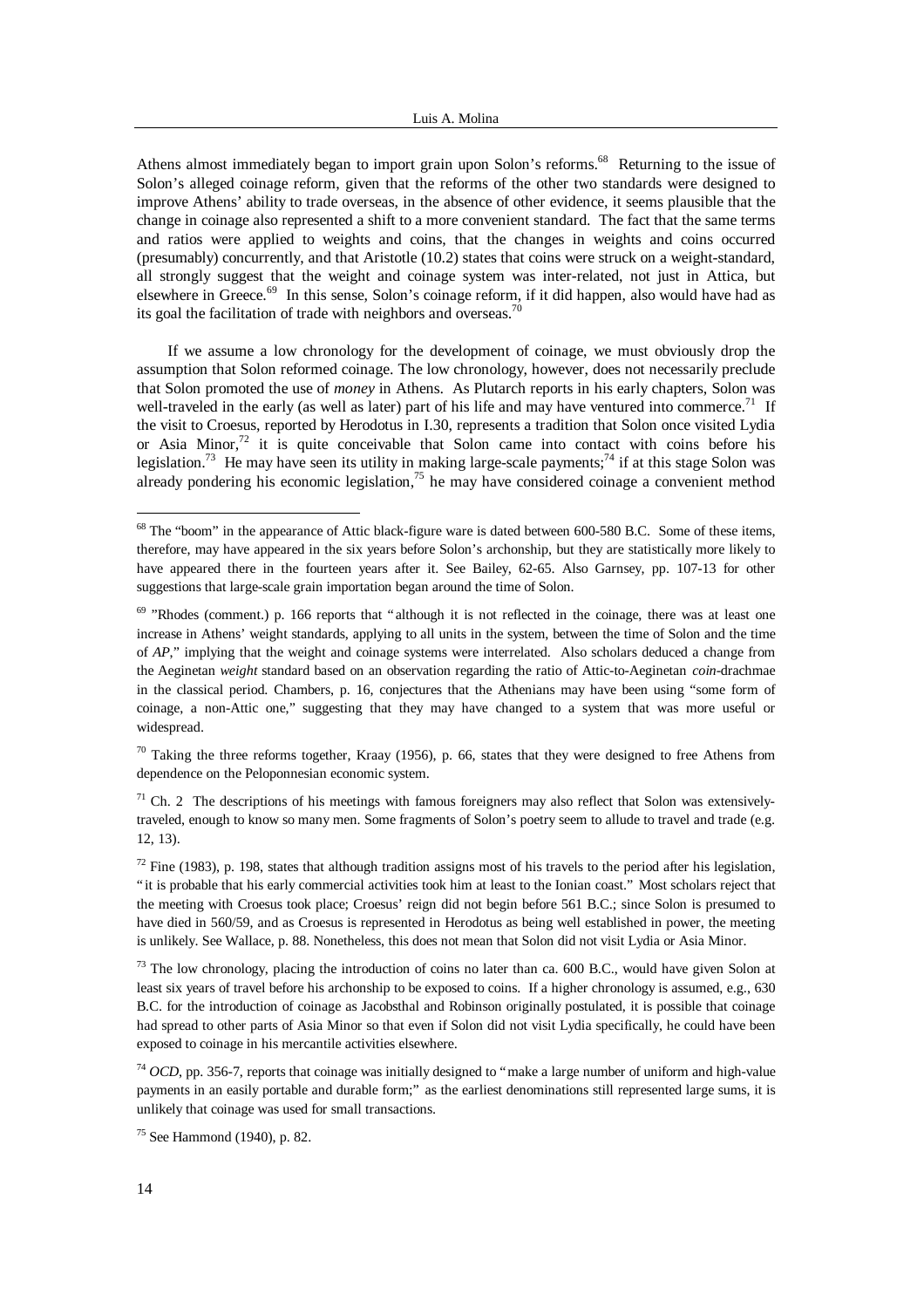by which to pay for large-scale grain imports and would have been inspired to introduce coinage, or some other form of standardized money, in Athens. If these hypotheses are correct, the report in Aristotle that Solon reformed coinage may reflect a true tradition that he *introduced* coinage or another form of money in Athens. It has been suggested that before the existence of coinage, precious metals, especially in the form of bullion, were used in large-scale transactions, and that their use had become widespread as a medium of exchange.<sup>76</sup> Very recently, P.J. Rhodes has proposed that the explanation for the Solonic coinage reforms be found in the use of "uncoined silver":

By the time of Solon a rich man would have silver and gold among his possessions (Solon, fr. 24. 1-3 West, where this is the first form of wealth to be mentioned), and *it is credible that the use of coins*, standard pieces of sliver of guaranteed weight and purity, *was adopted as an improvement on an earlier system which reckoned in standard weights of silver but had no standard* and officially recognized pieces corresponding to those weights.  $[M<sub>V</sub>]$  italics.]<sup>77</sup>

As numismatists have made clear, it is unlikely that Solon could have reformed or introduced coinage, *as we know it*. However, is it possible that Solon introduced a form of money, coined or otherwise, of which we know little about? In chapter 8.3 of the *Athen. Pol.* Aristotle mentions a group of officials (*naucrari*) who in Solon's time had the power to "exact and disburse from the *naucraric* silver." The identification of these *naucrari* and of the vaukpapukov apyuplov is something of a mystery;<sup>78</sup> however, P.J. Rhodes has postulated that Solon's coinage law was a re-expression of the value of *naucraric* silver in weight-drachmae,<sup>79</sup> or in other words, that Solon standardized an existent but unstandardized form of money. What form these weight-drachmae took is unknown, but they would have not been "coins" as we know them $80$ . At this point the issues become largely semantical, but this discussion has shown that Solon may well have introduced the first form of standardized *money* in Athens. Whatever form this money took, it could have the same applications as coins in Asia Minor. Within the context of his economic policy, Solon may have intended his new money to be used in exchange for large quantities of grain. More research needs to be done on the use and standardization of non-coined forms of money in the Archaic period before we can arrive at definitive conclusions. However, I believe that P.J. Rhodes has made an important new contribution to the understanding of Solon's alleged coinage reform.

After his initial "emergency" reforms in  $594/3$ ,  $81$  Solon was asked to "reform the constitution and draw up a code of laws,"<sup>82</sup> probably about two years later.<sup>83</sup> Aristotle is interested primarily in the constitutional measures, so our source for the other measures is Plutarch. One of the laws which has

 $76$  Fine (1983), p. 191.

 $77$  Rhodes (comment.), pp. 152-3. See also p. 168.

<sup>78</sup> See *ibidem*, pp. 151-3.

<sup>79</sup> *Ibidem*, p. 153.

<sup>&</sup>lt;sup>80</sup> Otherwise numismatists would have recognized them as such.

<sup>&</sup>lt;sup>81</sup> See above and n. 37.

<sup>82</sup> Plutarch, *Sol*. 16. *AP* 7.1, 10.1.

<sup>83</sup> Hammond (1940), *passim*. It is now widely accepted that Solon held two offices, the archonship in 594/3, and another office, the title of which we don't know, under which he reformed the constitution and set other laws (c.f., Draco who also drew up a code of laws without holding the archonship). There is debate about *when* this second office was held. Hignett (pp. 316-21) suggested a date as late as the 570's and others have followed him. However, I find Hammond's argument for a two year gap more convincing. A close reading of both Plutarch and Aristotle shows clearly that they understood an interval between the reforms of Solon's archonship and his  $\nu$ o $\mu$ o $\theta$ εσι $\alpha$ ./constitutional reform; but the interval does not appear to be very large.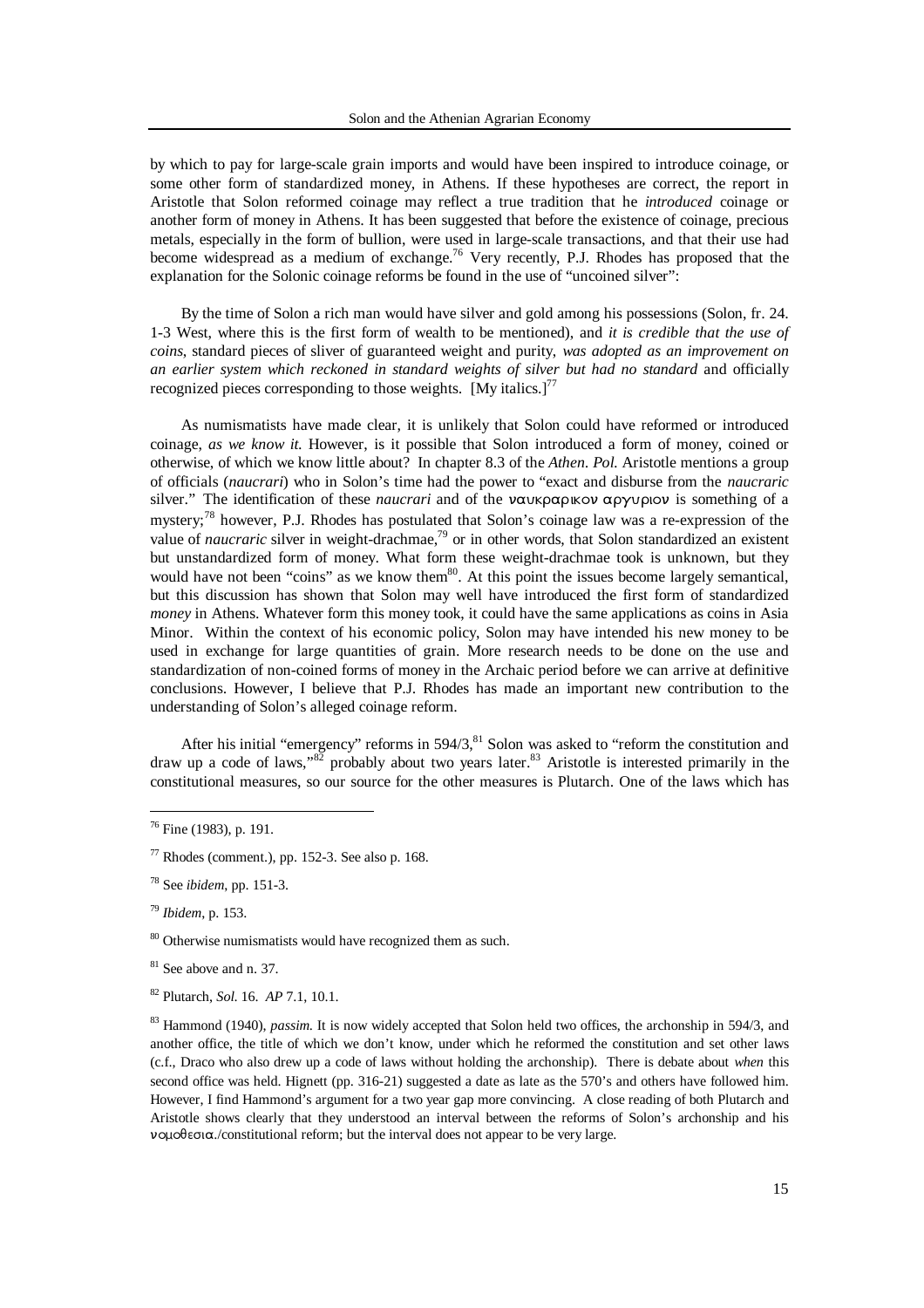been much discussed is his prohibition of export of any product from Attica except olive.<sup>84</sup> While most have taken this law to mean that Solon promoted olive export, others take the "half empty" view in stating that the law was primarily a prohibition against grain export.<sup>85</sup> Certainly Solon did not want grain to leave Attica, but this does not mean that he did not seek to trade other resources (or use money) in exchange for it.<sup>86</sup> Aside from livestock, Attica's main agricultural products seem to have been barley, olives, wheat, dairy and grapes.<sup>87</sup> Barley was needed to feed livestock and so although Attica was rich in it,<sup>88</sup> we can understand a need for forbidding its export. Dairy (e.g., milk) and even wine from grapes may be considered "subsistence products" in ancient Greece and so here too Solon's prohibition is understandable. Olives or their products did not serve as immediate a need and so represented Athens' best example of a surplus product and opportunity for trade. The evidence from archaeology, and particularly from his other legislation seems to confirm the opinion that Solon actively promoted the olive trade. Further along in Chapter 24, Plutarch tells us that Solon granted citizenship to any foreigner who came to Athens to practice a trade.<sup>89</sup> Earlier he states that he encouraged the "arts of manufacture" by making a law that disobliged a son from supporting his father if he was not taught a trade.<sup>90</sup> Plutarch does not specify which trades were particularly encouraged, but the fact that at this period Athens began to develop a strong expertise in black-figure ware<sup>91</sup> strongly suggests that pottery manufacture was one. Coupled with the sudden increase in black-figure findings in the Black Sea area and southern Italy in the decade following Solon's reforms,<sup>92</sup> it is apparent that an oil-for-grain trade was indeed encouraged.

The promotion of trades in Athens has another significance beyond confirming that oil was traded for grain. I mentioned earlier that the *hectemors* who had been freed from slavery and were returning to their previous plots faced dim prospects for future subsistence and that Solon must have had other plans for them. I believe that his laws promoting trade, particularly the one applying to current residents, represent Solon's attempt to create new opportunities for livelihood for the

l

<sup>86</sup> Garnsey's main arguments seem to be that exchange of fine pottery (referring to Attic pottery finds in various areas) for grain is implausible, that oleoculture was already well-developed so Solon's "expansion" of it is "conjectural" and that Athenian coinage in Egypt proves Egypt's need for silver more than Athens' need for grain. These points, particularly the first two, are rather week. The first assumes that pottery itself was traded for grain; but the sherds may merely represent the *vessels* in which the olives (or olive oil) were conveyed rather than the traded item itself. The second does not necessarily mean that Solon would not actively *promote* this condition. The third is more plausible, but addresses trade arrangements only with one other state.

 $87$  See French (1956), pp. 11-17; Garnsey, pp. 89-106.

<sup>88</sup> See the statistics on barley-to-wheat production in Attica in Garnsey, pp. 95-105.

<sup>89</sup> Citizenship was granted also to those who had been permanently exiled from their countries. Plutarch assures us that the law was intended not to discourage certain types of immigrants, but to *encourage* certain categories. If only he had enlightened us as much on the olive export law!

<sup>90</sup> Chapter 22.

<sup>91</sup> Biers, pp. 175-9. It is also in this period that Athenian pottery began to eclipse Corinthian in quality and demand. See *ibidem*, p. 140 and Bailey, pp. 65-6

 $92$  Assuming his last reforms occurred in 592/1. See n. 68 above.

<sup>84</sup> Plut., *Sol*. 24.1 (=*SN*, F65).

<sup>&</sup>lt;sup>85</sup> Garnsey, pp. 111 and 74-5. See pp. 107-10 for a review of positions in favor of olive export. Garnsey's argument that Solon enacted his law as an emergency measure during a food crisis does not hold up against the assumption that Solon passed this law at least two years after his archonship (i.e., after the agrarian crisis had been addressed by some initial reforms). Garnsey's view may also be influenced by his thesis of frequent food crises throughout antiquity.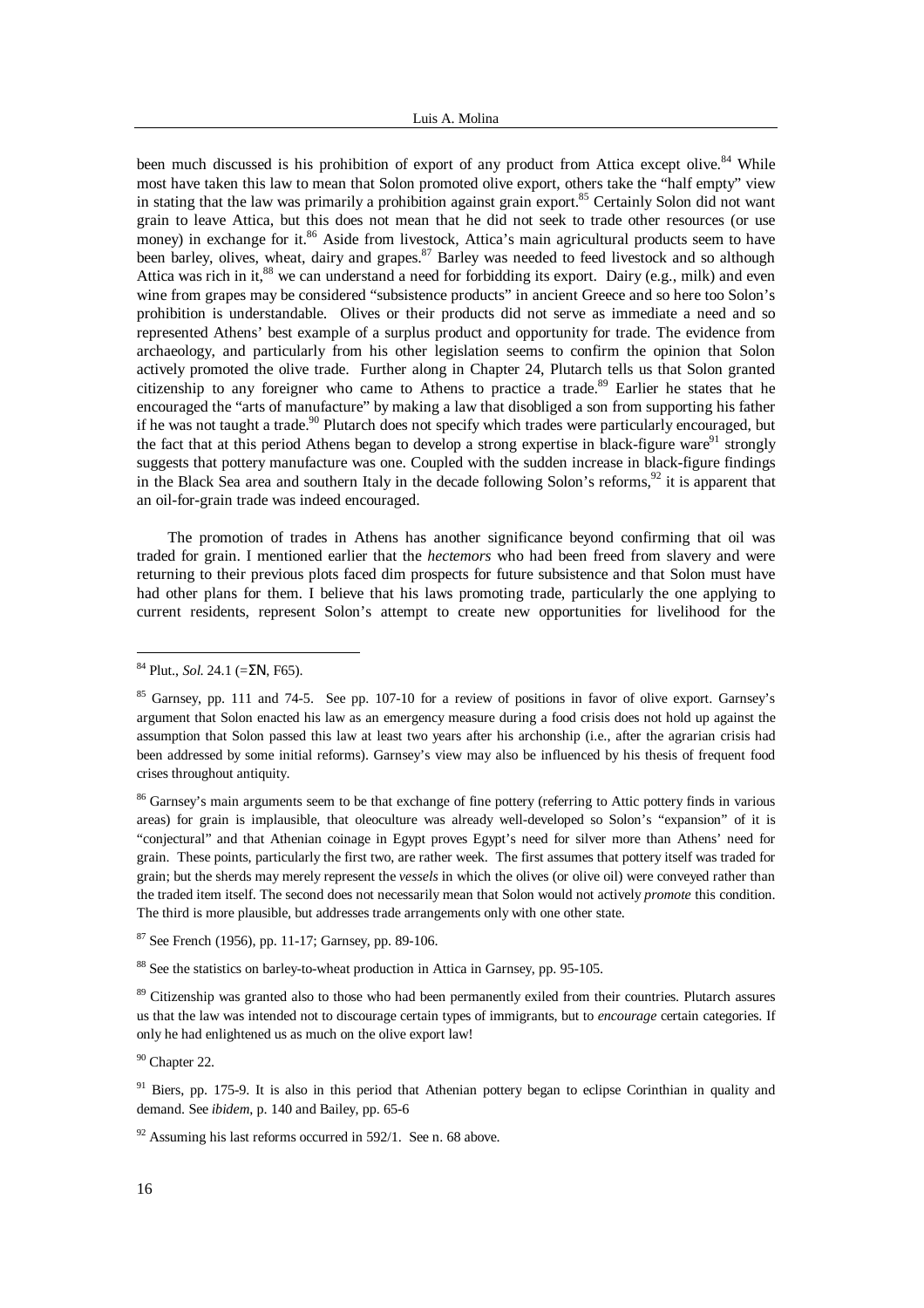*hectemors*. <sup>93</sup> We have seen that Solon most likely was pursuing an oil-for-grain export policy. There would therefore be a ready market for manufacturers of pottery, particularly of amphorae. Solon's vision for oil export and a support industry of pottery manufacturers evidently was not small-scale. He offered citizenship to foreign craftsmen, suggesting that he did not expect to draw enough from the *hectemor* class,<sup>94</sup> and he must have expected yet more from the other classes as implied by his law regarding the teaching of a trade and his efforts to divest the crafts of their previous stigmas.<sup>95</sup> He also passed laws regulating the planting of olive (and fig) trees that would optimize their growth.<sup>96</sup> The degree to which he expected this policy of trade promotion to succeed is attested by his establishment of a class of full, but property-less, class called the *Thetes*. <sup>97</sup> Plutarch may well have been talking about Solon's vision for (or actual aftermath of) his reforms when he states that "Solon observed that the city was filling up,"<sup>98</sup> and his expectation of a large influx of people may have led him not only to establish the *Thete*-class, but to pass a law against idleness.<sup>99</sup> Thus, by integrating his policy of olive export with the promotion of trade, Solon found a solution for the problem of the *hectemors*, by opening up new avenues of opportunity for them in the form of manufacture and by weaning them from lands which were no longer fertile. At the same time, by removing the burden on the land, and simultaneously providing for an additional source of grain (and perhaps wealth) these policies started Athens on a road toward a more diversified existence and greater economic stability.

## *Conclusions*

-

When Solon attained the archonship in 594 B.C., Attica was in a severe state of agrarian crisis. Control of the land had somehow fallen into the hands of a few wealthy landowners, and the *demos* had been reduced to a condition of servitude. Additionally, the fertility of the land appeared to be taxed and there were few prospects for obtaining outside grain via trade or purchase. The severity of the crisis is revealed by the fact that the wealthy, who held the greatest power, and had the most to lose, acceded in selecting a man who would cure the *polis* of its woes. Solon appeared to be the right choice, because he was considered wise and had shown leadership and patriotism in previous state matters.<sup>100</sup> It is difficult to assert how far in advance, and how far into the future, Solon planned his

<sup>94</sup> Alternatively, he did not expect that enough would switch. However, given his promotion of crafts across all classes, and his efforts to invest them with a more dignified image, I do not think this is the case. He would otherwise have been left with no solution for the *hectemors*. That foreigners did come to Athens to practice pottery manufacture (and sculpture) is evident from the profusion of foreign names among Attic painters (and sculptors) in subsequent years. See Biers, p. 177 and n. 13.

<sup>95</sup> Plut., *Sol*. 22.

<sup>96</sup> Plut., *Sol*. 23.7 (=ΣΝ, F60b).

<sup>98</sup> Plut., *Sol*. 22.1. Plutarch's next words, "with people who now poured into Attica in a steady stream from every quarter because of the security of conditions there," does not seem to describe conditions in Attica before Solon's reforms and that is why I have ascribed this passage to Solon's vision (or actual result) of his reforms.

<sup>99</sup> Plut., *Sol*. 22.3 (=*SN*, F148e). See also Hdt. II.177.

<sup>100</sup> E.g., the war with Megara over the control of Salamis, his mediation between the Alcmaeonids and the descendants of Cylon. See Chapters 8-12 of Plut., *Sol*.

 $93$  Admittedly, there is a gap in my logic here. If Solon had plans for the hectemors beyond their emancipation, why didn't he enact legislation to address them during his archonship? Could he have known that he would be appointed  $\nu$ o $\mu$  $\partial \theta$  $\epsilon$   $\tau$ <sub>n</sub> $\zeta$  in two years? I find it unlikely.

<sup>97</sup> Plut., *Sol*. 18; *AP* 7.3. This strongly supports the hypothesis that he expected many of the *hectemors* to switch to manufacture.